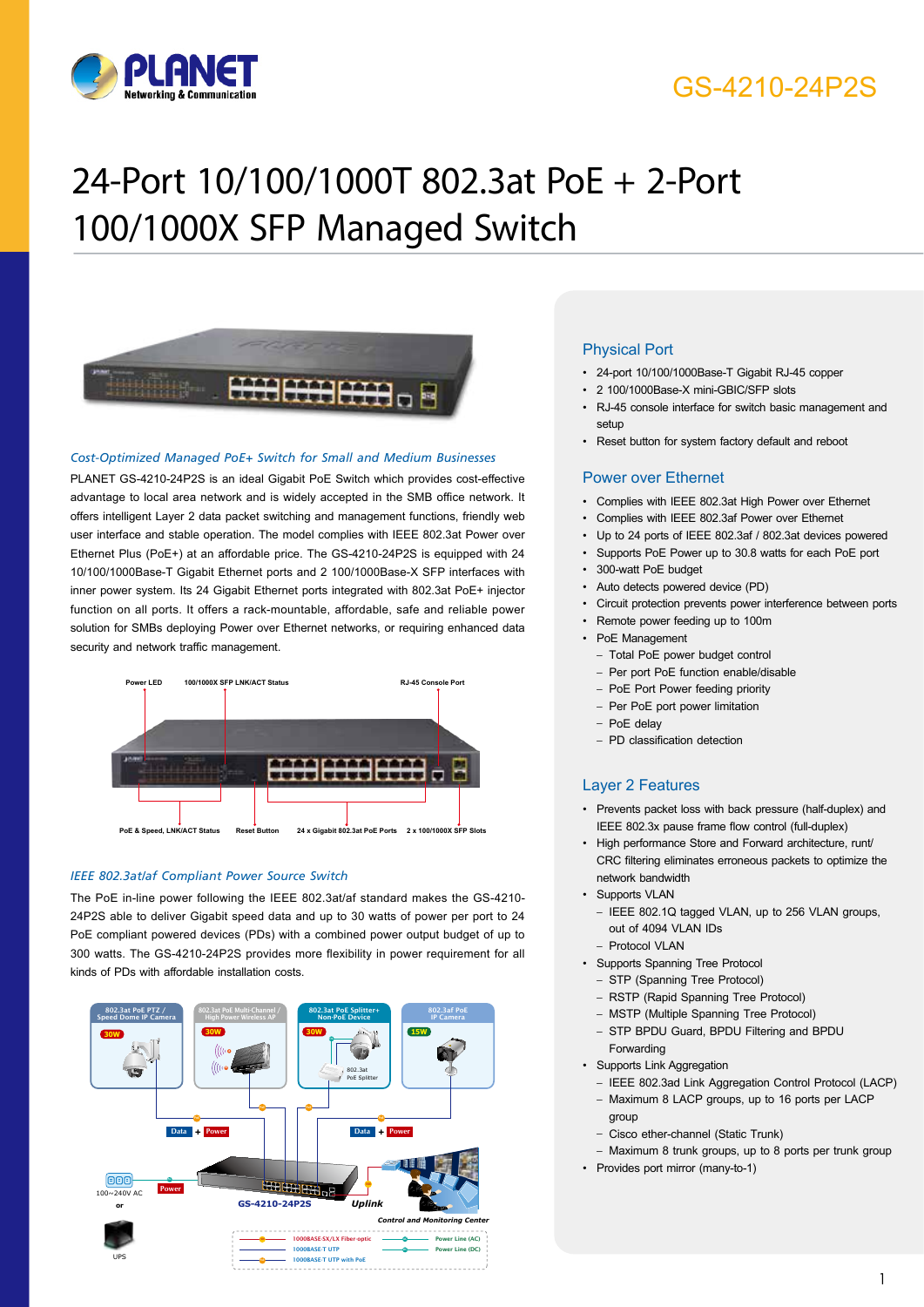

### *Robust Layer 2 Features*

The GS-4210-24P2S can be programmed for advanced switch management functions such as dynamic port link aggregation, 802.1Q VLAN, Spanning Tree protocol (STP), Rapid Spanning Tree protocol (RSTP) and Multiple Spanning Tree protocol (MSTP), IGMP Querier and IGMP Snooping. Via aggregation of supporting ports, the GS-4210-24P2S allows the operation of a high-speed trunk to combine with multiple ports such as a 32Gbps fat pipe and supports fail-over as well. The Link Layer Discovery Protocol (LLDP) feature is also included and used to discover basic information about neighboring devices on the local broadcast domain.

#### *Efficient Traffic Control*

The GS-4210-24P2S is loaded with robust QoS features and powerful traffic management to enhance services to business-class data, voice, and video solutions. The functionality includes broadcast / multicast / unicast storm control, per port bandwidth control, 802.1p / CoS / IP DSCP QoS priority and remarking. It guarantees the best performance at VoIP and video stream transmission, and empowers the enterprises to take full advantages of the limited network resources.

#### *Enhanced and Secure Management*

For efficient management, the GS-4210-24P2S is equipped with console, Web, Telnet and SNMP management interfaces. With the built-in Web-based management interface, the GS-4210-24P2S offers an easy-to-use, platform-independent management and configuration facility. By supporting standard Simple Network Management Protocol (SNMP), the switch can be managed via any standard management software. For text-based management, the switch can be accessed via Telnet and the console port. Moreover, the GS-4210-24P2S offers secure remote management by supporting HTTPS and SNMPv3 connections which encrypt the packet content at each session.

#### *Powerful Security*

PLANET GS-4210-24P2S offers comprehensive Layer 2 to Layer 4 Access Control List (ACL) for enforcing security to the edge. It can be used to restrict network access by denying packets based on source and destination IP address, TCP/UDP ports or defined typical network applications. Its protection mechanism also comprises 802.1X port-based authentication, which can be deployed with RADIUS to ensure the port level security and block illegal users. The Port Security allows limiting the number of users on a given port. The network administrators can now construct highly-secured corporate networks with considerably less time and effort than before.

#### *Flexible Extension Solution*

The two mini-GBIC slots built in the GS-4210-24P2S are compatible with the 100Base-FX / 1000Base-SX/LX SFP (Small Form-factor Pluggable) fiber transceiver to uplink to backbone switch and monitor center in long distance. The distance can be extended from 550 meters to 2km (multi-mode fiber) up to above 10/20/30/40/50/60/70/120 kilometers (single-mode fiber or WDM fiber). They are well suited for applications within the enterprise data centers and distributions.

### Quality of Service

- Ingress / Egress Rate Limit per port bandwidth control
- Storm Control support
- Broadcast / Unknown-Unicast / Unknown-Multicast • Traffic classification
	- $-$  IFFE 802.1p CoS
	- DSCP / IP Precedence of IPv4 / IPv6 packets
- Strict priority and Weighted Round Robin (WRR) CoS policies

#### Multicast

- Supports IGMP Snooping v2 and v3
- IGMP Querier mode support
- IGMP Snooping port filtering
- Up to 256 multicast groups

#### **Security**

- Authentication
	- IEEE 802.1X port-based network access authentication – Built-in RADIUS client to co-operate with the RADIUS servers
	- DHCP Option 82
	- RADIUS / TACACS+ login user access authentication
- Access Control List
	- IPv4 IP-based ACL
	- IPv4 IP-based ACE
	- MAC-based ACL
	- MAC-based ACE
- MAC Security
	- Static MAC – MAC Filtering
	-
- Port Security for Source MAC address entries filtering
- DHCP Snooping to filter distrusted DHCP messages

#### Management

- Switch Management Interface
	- Local Command Line Interface
	- Web switch management
	- Telnet Command Line Interface
	- SNMP v1, v2c and v3
	- HTTPs secure access
- Built-in Trivial File Transfer Protocol (TFTP) client
- Static and DHCP for IP address assignment
- System Maintenance
	- Firmware upload / download via HTTP / TFTP
	- Configuration upload / download through HTTP / TFTP
	- Dual Images
	- Hardware reset button for system reboot or reset to factory default
- SNTP Network Time Protocol
- Link Layer Discovery Protocol (LLDP) Protocol and LLDP-**MED**
- SNMP trap for interface Link Up and Link Down notification
- Event message logging to remote Syslog server
- Four RMON groups (history, statistics, alarms and events)
- PLANET Smart Discovery Utility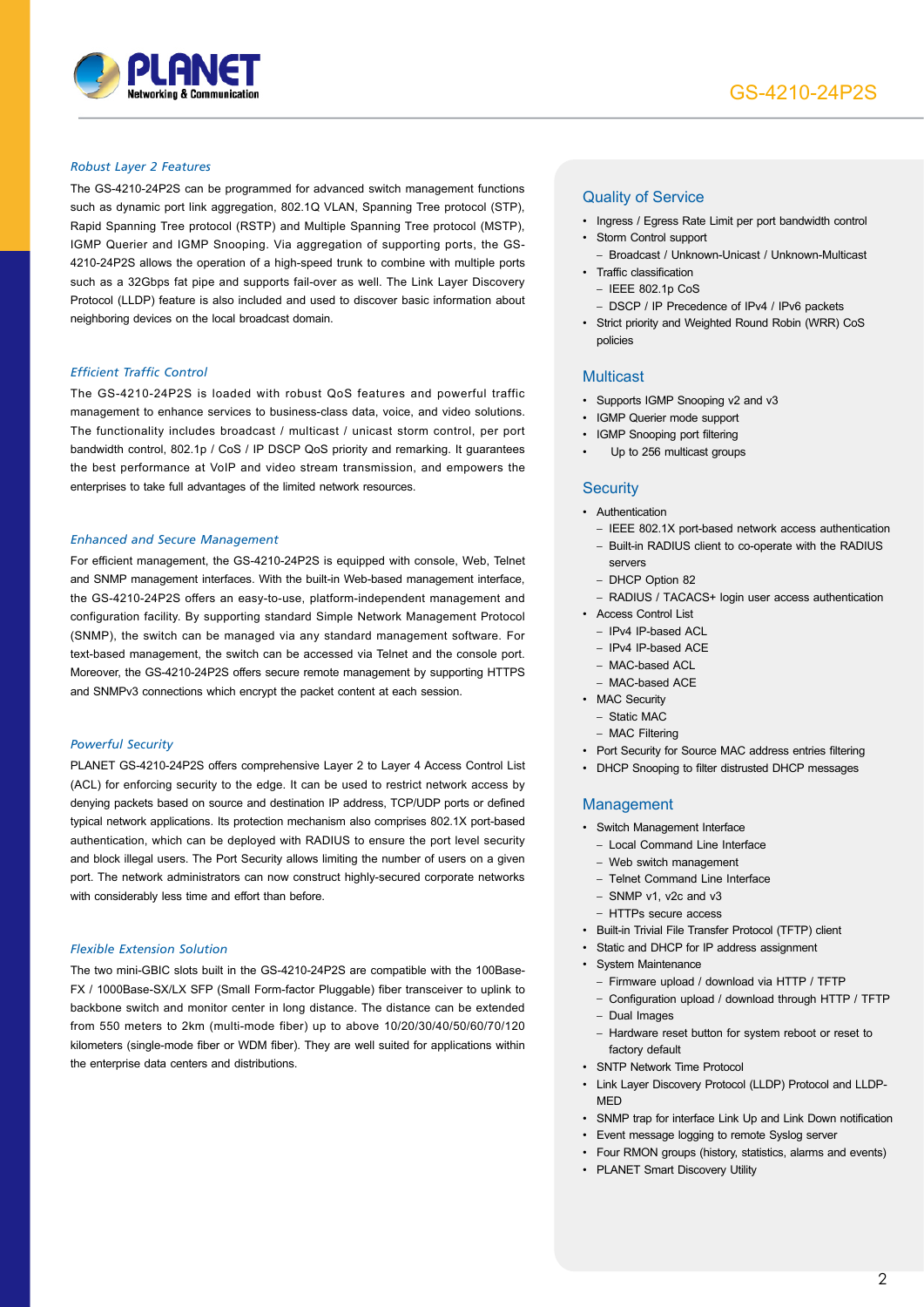

# **Applications**

### *Perfectly-Integrated Solution for PoE IP Surveillance*

The GS-4210-24P2S brings an ideal, secure surveillance system at a lower total cost. The GS-4210-24P2S provides 24 10/100/1000Mbps 802.3at PoE+ ports able to feed sufficient PoE power for 24 IEEE 802.3af / IEEE 802.3at PoE IP cameras at the same time. It is also able to connect with one 16-channel NVR or two 8-channel NVR systems, uplink to the backbone switch and the monitoring center. With such a high-performance switch architecture, the recorded video files from the PoE IP cameras can be saved in the NVR system to enable the administrators to control and monitor the surveillance images both in the local LAN and the remote sites.



### *Department / Workgroup PoE Network*

Providing 24 PoE in-line power interfaces, the GS-4210-24P2S can easily build a power centrally-controlled IP phone system, IP camera system and wireless AP group for enterprises.

The GS-4210-24P2S delivers full ports of 802.3af/at compliant Gigabit Ethernet network connectivity with high-performance and cost-effective advantages for the increasing number of PoE IP telephones, PoE IP cameras, PoE wireless access points and other devices applied at the edge of the small or medium enterprise network. The GS-4210-24P2S improves the network efficiency and protects the network clients with the powerful features:

- Layer 2 to Layer 4 security
- QoS / 802.1Q VLAN / Static Trunk / LACP
- 802.1x Port-based and MAC-based network access authentication security
- Multicast IGMP Snooping

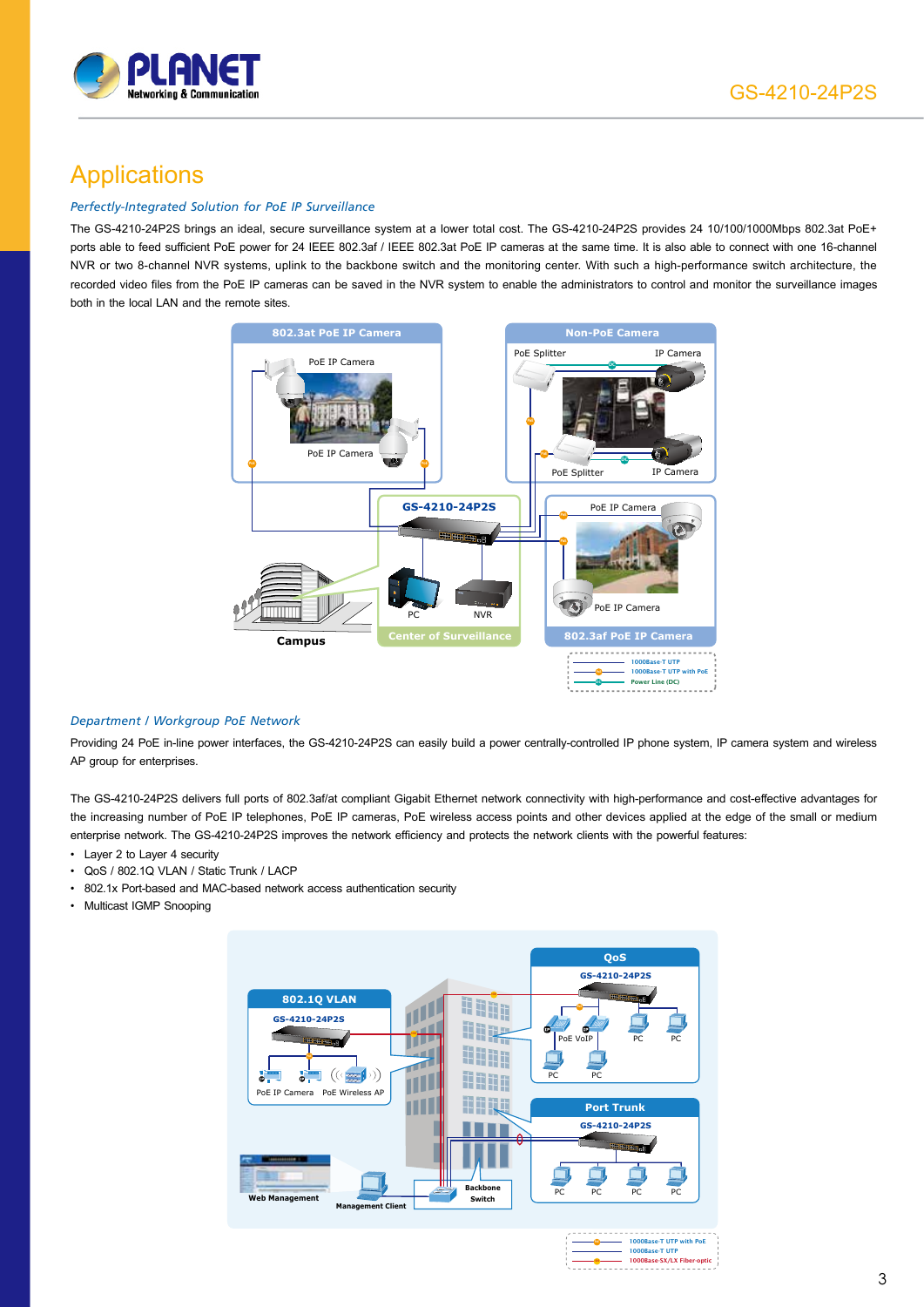

# **Specifications**

| Model                           | GS-4210-24P2S                                                                                                                                                                                                                                                                         |
|---------------------------------|---------------------------------------------------------------------------------------------------------------------------------------------------------------------------------------------------------------------------------------------------------------------------------------|
| <b>Hardware Specifications</b>  |                                                                                                                                                                                                                                                                                       |
| <b>Copper Ports</b>             | 24 x 10/100/1000Base-T RJ45 Auto-MDI/MDI-X Ports                                                                                                                                                                                                                                      |
| PoE Injector Port               | 24 802.3af / 802.3at PoE Injector Ports                                                                                                                                                                                                                                               |
| SFP/mini-GBIC Slots             | 2 100/1000Base-X SFP interfaces, supporting 100/1000Mbps dual mode                                                                                                                                                                                                                    |
| Console                         | 1 x RS-232-to-RJ45 serial port (115200, 8, N, 1)                                                                                                                                                                                                                                      |
| <b>Switch Architecture</b>      | Store-and-Forward                                                                                                                                                                                                                                                                     |
| Switch Fabric                   | 52Gbps / non-blocking                                                                                                                                                                                                                                                                 |
|                                 |                                                                                                                                                                                                                                                                                       |
| Switch Throughput@64 bytes      | 38.6Mpps @64 bytes                                                                                                                                                                                                                                                                    |
| <b>MAC Address Table</b>        | 8K entries                                                                                                                                                                                                                                                                            |
| <b>Shared Data Buffer</b>       | 4.1 megabits                                                                                                                                                                                                                                                                          |
| <b>Flow Control</b>             | IEEE 802.3x pause frame for full-duplex<br>Back pressure for half-duplex                                                                                                                                                                                                              |
| Jumbo Frame                     | 9216 bytes                                                                                                                                                                                                                                                                            |
| <b>Reset Button</b>             | < 5 sec: System reboot<br>> 5 sec: Factory default                                                                                                                                                                                                                                    |
| LED                             | System:<br>Power (Green)<br>10/100/1000T RJ45 Interfaces (Port 1 to Port 24):<br>1000 LNK / ACT (Green), 10/100 LNK/ACT (Orange), PoE (Orange)<br>100/1000Mbps SFP Interfaces (Port 25 to Port 26):<br>1000 LNK / ACT (Green), 100 LNK/ACT (Orange)                                   |
| <b>Thermal Fan</b>              | $\overline{2}$                                                                                                                                                                                                                                                                        |
| <b>Power Requirements</b>       | 100~240V AC, 50/60Hz, 4A (max.)                                                                                                                                                                                                                                                       |
| Power Consumption / Dissipation | Max. 330 watts / 1122 BTU                                                                                                                                                                                                                                                             |
| Dimensions (W x D x H)          | 445 x 207 x 45 mm (1U height)                                                                                                                                                                                                                                                         |
| Weight                          | 2.8kg                                                                                                                                                                                                                                                                                 |
| Enclosure                       | Metal                                                                                                                                                                                                                                                                                 |
| <b>Power over Ethernet</b>      |                                                                                                                                                                                                                                                                                       |
| PoE Standard                    | IEEE 802.3af Power over Ethernet / PSE<br>IEEE 802.3at Power over Ethernet Plus / PSE                                                                                                                                                                                                 |
| PoE Power Output                | Per Port 52V DC, 300mA. Max. 15.4 watts (IEEE 802.3af)<br>Per Port 52V DC, 600mA. Max. 30 watts (IEEE 802.3at)                                                                                                                                                                        |
| PoE Power Budget                | 300 watts                                                                                                                                                                                                                                                                             |
| Number of PDs, 7 watts          | 24                                                                                                                                                                                                                                                                                    |
| Number of PDs, 15.4 watts       | 19                                                                                                                                                                                                                                                                                    |
| Number of PDs, 30 watts         | 9                                                                                                                                                                                                                                                                                     |
|                                 |                                                                                                                                                                                                                                                                                       |
| <b>Layer 2 Functions</b>        |                                                                                                                                                                                                                                                                                       |
| Port Mirroring                  | TX / RX / Both<br>Many-to-1 monitor                                                                                                                                                                                                                                                   |
| <b>VLAN</b>                     | 802.1Q tagged-based VLAN<br>Up to 256 VLAN groups, out of 4094 VLAN IDs<br>Protocol VLAN                                                                                                                                                                                              |
| Link Aggregation                | IEEE 802.3ad LACP supports 8 groups of 16-port trunk and static trunk supports 8 groups of 8-port trunk                                                                                                                                                                               |
| Spanning Tree Protocol          | STP / RSTP / MSTP                                                                                                                                                                                                                                                                     |
| <b>Multicast</b>                | IGMP (v2/v3) Snooping<br><b>IGMP Querier</b><br>Up to 256 multicast groups                                                                                                                                                                                                            |
| <b>Access Control List</b>      | IPv4 IP-based ACL / MAC-based ACL / IPv4 IP-based ACE / MAC-based ACE                                                                                                                                                                                                                 |
| QoS                             | 8 mapping ID to 8 level priority queues<br>- Port Number<br>- 802.1p priority<br>- DSCP field in IP Packet<br>Traffic classification based, Strict priority and WRR                                                                                                                   |
| Security                        | IEEE 802.1X - port-based authentication<br>Built-in RADIUS client to co-operate with RADIUS server<br>RADIUS / TACACS+ user access authentication<br><b>MAC</b> filter<br>Static MAC address<br>DHCP Snooping and DHCP Option82<br>STP BPDU Guard, BPDU Filtering and BPDU Forwarding |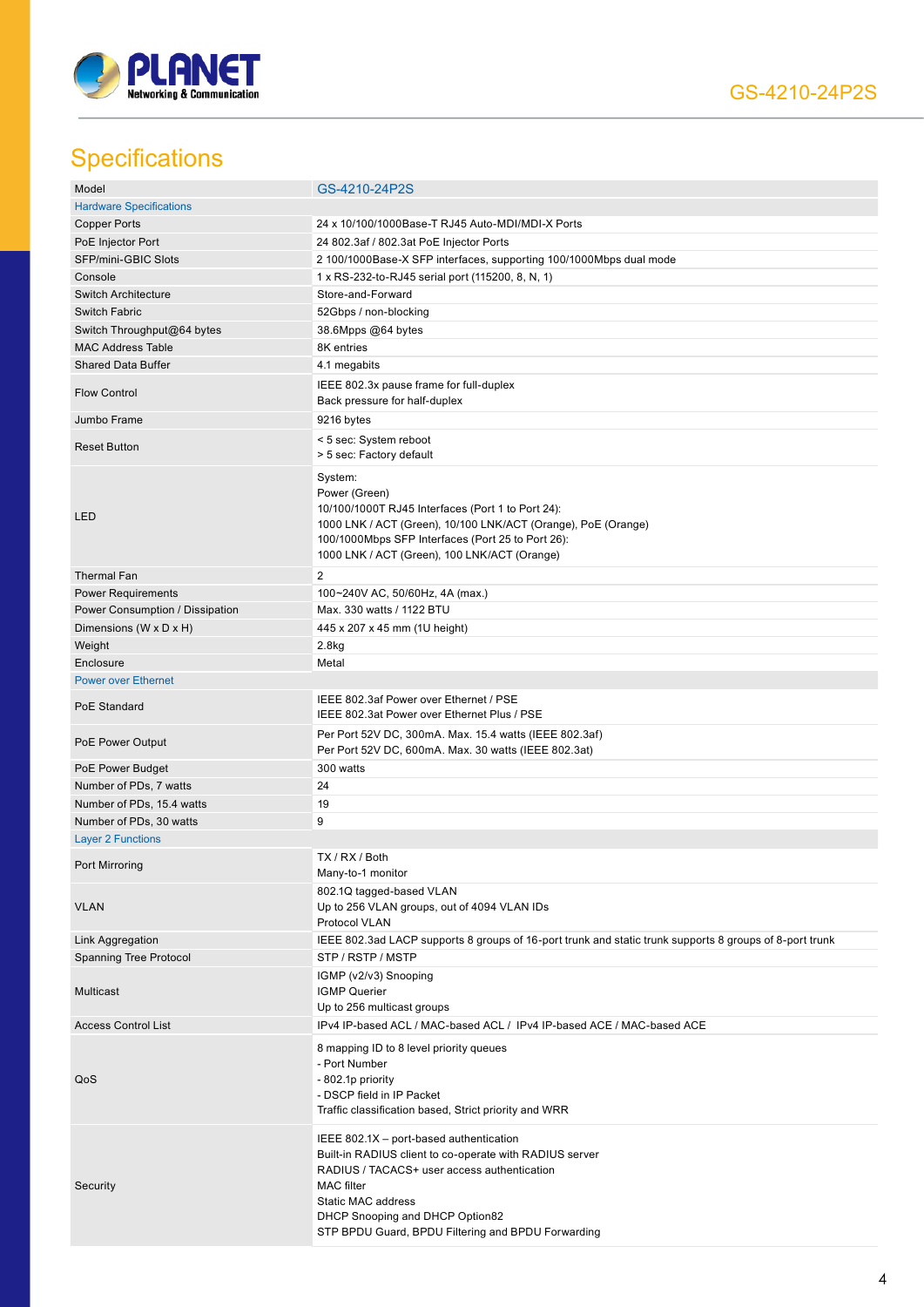

| <b>Management Functions</b>        |                                                                                                                                                                                                                                                                                                                                                                                                                                                                                                                                                                                                                                                                                                                                     |
|------------------------------------|-------------------------------------------------------------------------------------------------------------------------------------------------------------------------------------------------------------------------------------------------------------------------------------------------------------------------------------------------------------------------------------------------------------------------------------------------------------------------------------------------------------------------------------------------------------------------------------------------------------------------------------------------------------------------------------------------------------------------------------|
| <b>Basic Management Interfaces</b> | RJ45 Console / Web browser / Telnet / SNMP v1, v2c, v3<br>Firmware upgrade by HTTP / TFTP protocol through Ethernet network<br>Remote / Local Syslog<br>System log<br>LLDP protocol<br><b>SNTP</b>                                                                                                                                                                                                                                                                                                                                                                                                                                                                                                                                  |
| Secure Management Interfaces       | HTTPs, SNMP v3                                                                                                                                                                                                                                                                                                                                                                                                                                                                                                                                                                                                                                                                                                                      |
| <b>SNMP MIBs</b>                   | RFC 3635 Ethernet-like MIB<br>RFC 2863 Interface Group MIB<br>RFC 2819 RMON (1, 2, 3, 9)<br>RFC 1493 Bridge MIB                                                                                                                                                                                                                                                                                                                                                                                                                                                                                                                                                                                                                     |
| <b>Standards Conformance</b>       |                                                                                                                                                                                                                                                                                                                                                                                                                                                                                                                                                                                                                                                                                                                                     |
| <b>Regulation Compliance</b>       | FCC Part 15 Class A, CE                                                                                                                                                                                                                                                                                                                                                                                                                                                                                                                                                                                                                                                                                                             |
| <b>Standards Compliance</b>        | IEEE 802.3 10Base-T<br>IEEE 802.3u 100Base-TX/100Base-FX<br>IEEE 802.3z Gigabit SX/LX<br>IEEE 802.3ab Gigabit 1000Base-T<br>IEEE 802.3x Flow Control and Back pressure<br>IEEE 802.3ad Port Trunk with LACP<br>IEEE 802.1D Spanning Tree protocol<br>IEEE 802.1w Rapid Spanning Tree protocol<br>IEEE 802.1s Multiple Spanning Tree protocol<br>IEEE 802.1p Class of Service<br>IEEE 802.1Q VLAN Tagging<br>IEEE 802.1x Port Authentication Network Control<br>IEEE 802.1ab LLDP<br>IEEE 802.3af Power over Ethernet<br>IEEE 802.3at High Power over Ethernet<br>RFC 768 UDP<br>RFC 793 TFTP<br><b>RFC 791 IP</b><br>RFC 792 ICMP<br>RFC 2068 HTTP<br>RFC 1112 IGMP version 1<br>RFC 2236 IGMP version 2<br>RFC 3376 IGMP version 3 |
| <b>Environment</b>                 |                                                                                                                                                                                                                                                                                                                                                                                                                                                                                                                                                                                                                                                                                                                                     |
| Operating                          | Temperature: $0 \sim 50$ degrees C<br>Relative Humidity: $5 \sim 95\%$ (non-condensing)                                                                                                                                                                                                                                                                                                                                                                                                                                                                                                                                                                                                                                             |
| Storage                            | Temperature: -10 $\sim$ 70 degrees C<br>Relative Humidity: $5 \sim 95\%$ (non-condensing)                                                                                                                                                                                                                                                                                                                                                                                                                                                                                                                                                                                                                                           |

# Ordering Information

GS-4210-24P2S 24-Port 10/100/1000T 802.3at PoE + 2-Port 100/1000X SFP Managed Switch

# Related PoE Products

| ICA-2200          | Full HD PoE Box IP Camera                              |
|-------------------|--------------------------------------------------------|
| <b>ICA-2250VT</b> | Industrial PoE Plus Outdoor IR IP Camera               |
| ICA-2500          | 5 Mega-pixel PoE Box IP Camera                         |
| ICA-3250V         | Full HD Outdoor IR PoE IP Camera                       |
| ICA-4200V         | Full HD 20M IR Vari-focal Dome IP Camera               |
| ICA-4500V         | 5 Mega-pixel 20M IR Vari-focal Dome IP Camera          |
| ICA-5250          | Full HD Ultra-mini Vandal Dome                         |
| ICA-5350V         | 3 Mega-pixel Vandalproof IR IP Camera                  |
| ICA-HM127         | 3 Mega-pixel H.264 Box IP Camera                       |
| ICA-HM132         | H.264 2 Mega-pixel 20M IR Vari-focal Dome IP Camera    |
| ICA-HM136         | H.264 2 Mega-pixel 20M IR Vandalproof Dome IP Camera   |
| ICA-HM351         | 2 Mega-pixel 35M IR Outdoor Box PoE IP Camera          |
| ICA-HM620         | 2 Mega-pixel PoE Plus Speed Dome Internet Camera       |
| <b>POE-162S</b>   | IEEE 802.3at Gigabit High Power over Ethernet Splitter |